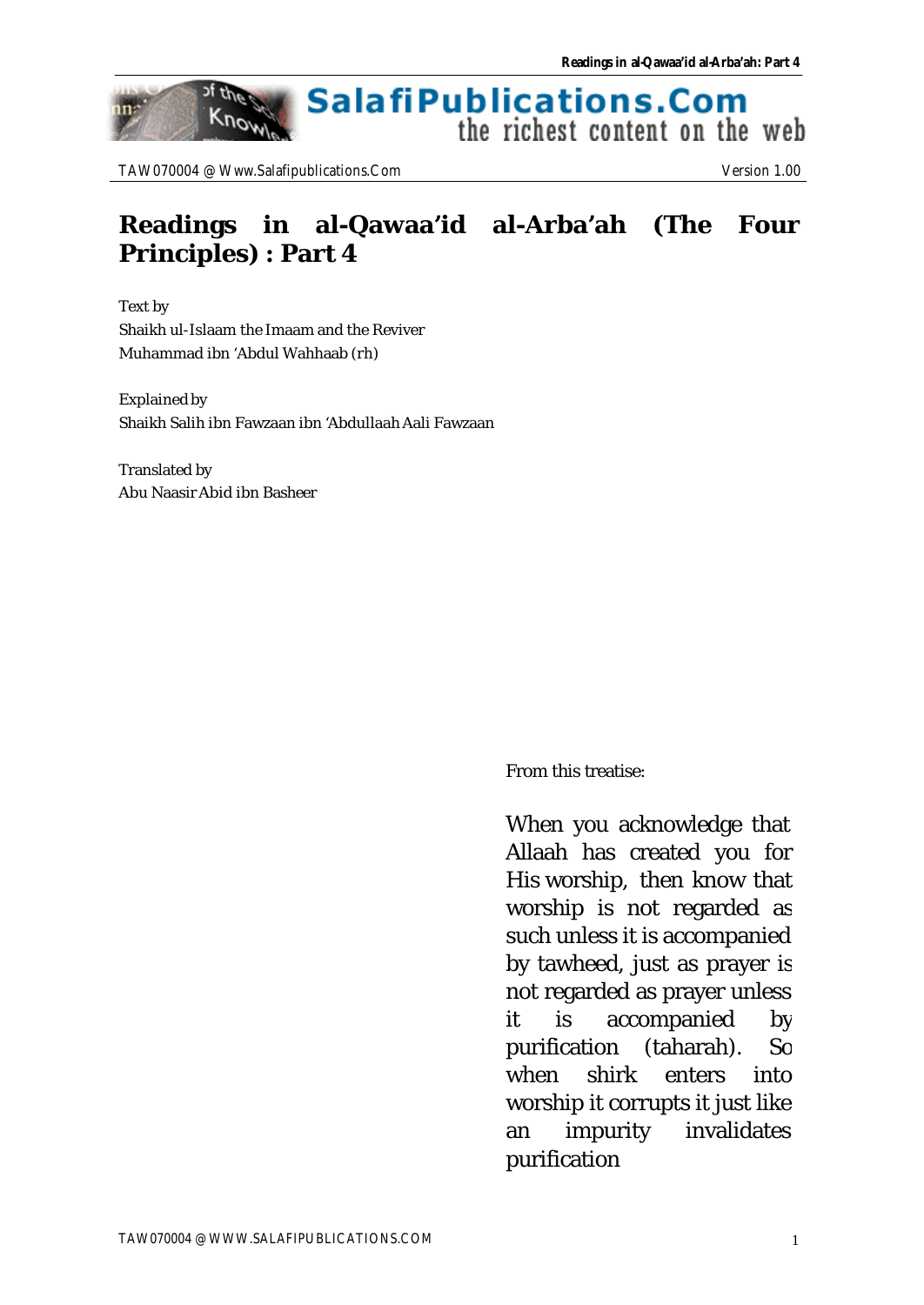# **Part 4: The First Principle**

Shaikh Salih al-Fawzaan says:

### **TEXT**

The first principle is that you know the kuffaar, whom the Messenger saws fought, used to affirm that Allaah, the Most High, was the Creator and the Disposer of all the affairs but that did not enter them into Islaam and the proof is His, the Most High's, saying,

*"Say: Who provides for you from the sky and from the earth? Or who owns hearing and sight? And who brings out the living from the dead and brings out the dead from the living? And who disposes the affairs? They will say: "Allaah." Say: "Will you not then be afraid of Allaah's Punishment (for setting up rivals in worship with Allaah)?"* [Yunus (10):31].

### **EXPLANATION**

**The first principle** is that you know that the disbelievers, whom the Messenger (may Allaah's peace and blessings be upon him) fought, used to affirm tawheed ar-rububiyyah (Lordship) but despite this it did not enter them into Islaam and it did not prohibit their blood being shed and their property being taken.

So this proves that that tawheed is not just the affirmation of rububiyyah, and shirk is not just shirk in rububiyyah, rather there is no one who has committed shirk in the Rububiyyah except the most deviant of the creation, otherwise all the nations used to affirm tawheed ar-rububiyyah.

Tawheed ar-rububiyyah is the affirmation that Allaah is the Creator, the Sustainer, the One who gives life, the One who gives death, the Disposer of all the affairs. In brief form it is to single out Allaah alone in His actions, the One free from all imperfections and the Most High.

So there is no one from the creation who claims that there is someone who creates alongside Allaah, the Most High, or sustains alongside Allaah, or gives life or death, rather even the mushrikeen used to affirm that Allaah is the Creator, Sustainer, the Giver of life and death, the Disposer of all the affairs.

*"And if you ask them: "Who has created the heavens and the earth," they will certainly say: "Allaah.""* [Luqmaan (31):25]

*"Say: "Who is (the) Lord of the seven heavens, and (the) Lord of the Great Throne?" They will say "Allaah" "* [al-Mu'ninoon (23):86]

Read the verses towards the end of Surat-al-Muminoon and you will find that the mushrikeen used to affirm tawheed-ar-rububiyyah. And similarly in Surah Yunus,